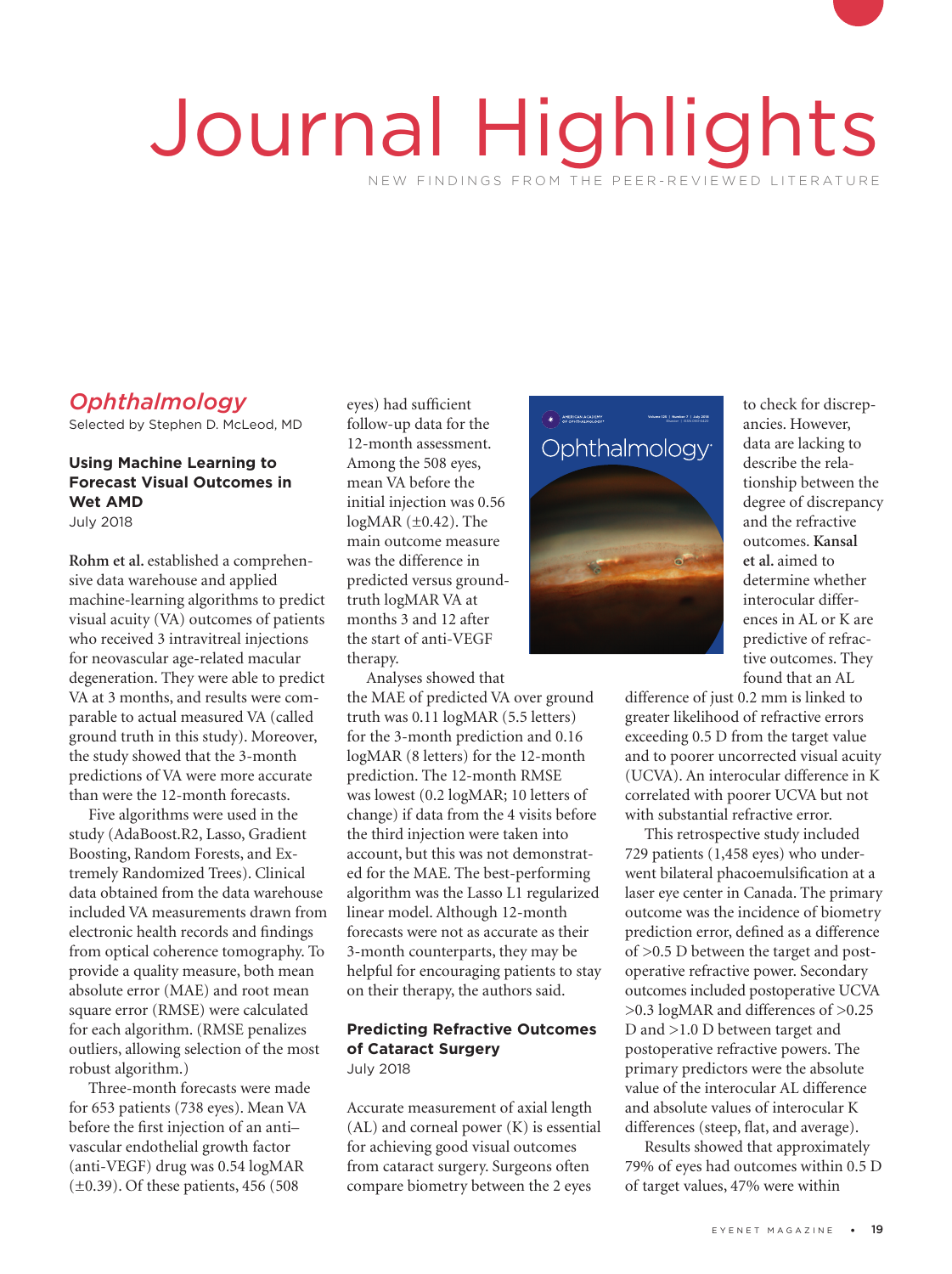

0.25 D, and 97% were within 1.0 D. The odds ratios for a refractive outcome >0.5 D from target for the 0.2mm, 0.3-mm, and 0.4-mm cutoffs for interocular AL difference were 1.4 (95% confidence interval [CI], 1.1-1.8), 1.6 (CI, 1.2-2.1), and 1.8 (CI, 1.3-2.5), respectively. This translates to 70.0% being within target for interocular AL difference >0.4 mm versus 80.7% for that of <0.4 mm. For eyes that fell outside the target threshold, twice as many were below 0.5 D as above 0.5 D.

Interocular differences in K generally were not associated with prediction errors, but increasing steepness or flatness was linked to greater odds of UCVA >0.3 logMAR.

The authors suggested that these cutoff points be considered in preoperative planning, including discussions with patients. Further research is warranted to determine whether certain methods could reduce refractive error, such as repeating measurements, using adjunct measuring tools, or attempting to separate true differences from artifact based on preoperative refractive characteristics.

#### **Quantifying Quality of Life in Cases of Good Unilateral Vision**  July 2018

Utility data are important for performing reliable cost-utility analyses. By convention, normal health is assigned a utility value of 1, and death a utility value of 0. Ophthalmic vision utilities vary depending on whether 1 or both eyes have limited vision. For example, bilateral vision of 20/20 to 20/25 in conjunction with ocular disease has been associated with a utility of 0.97, whereas 20/40 vision bilaterally has a utility of 0.80. In a study for the Ophthalmic Utility Research Study Group, **Brown et al.** looked at patient timetradeoff vision utilities for quantifying vision-related quality of life among patients with good vision in at least 1 eye. Their research showed utilities ranging from 0.94 to 0.79, depending on visual acuity in the fellow eye.

All told, 586 patients participated in the study, which included complete eye exams, personal interviews, and

validated methodology. The common 2-question interview was used to measure time-tradeoff vision utilities for patients with good vision in 1 eye (20/20-20/25) and vision that ranged from no light perception to 20/20 in the fellow eye. Participants were asked how long they expected to live and how much of that time they would be willing to trade for an intervention that would permanently return their vision to normal. The utility was calculated by subtracting the proportion of remaining hypothetical time traded from 1.0. The anchors were death (0.00) and normal vision bilaterally (1.00).

The mean time-tradeoff vision utility was 0.79 for patients whose fellow-eye vision had no light perception and 0.87 for those with fellow-eye vision ranging from counting fingers to light perception. Fellow-eye vision of 20/200 to 20/400, 20/60 to 20/100, 20/30 to 20/50, and 20/20 to 20/25 yielded time-tradeoff utilities of 0.88, 0.88, 0.87, and 0.94, respectively.

This study demonstrated a vision utility of 0.88 when 1 eye has good vision and the fellow eye has vision between 20/30 and light perception. If visual acuity in the fellow eye returns to 20/20 to 20/25, the utility improves. Similarly, if fellow-eye vision declines to no light perception, the utility worsens. The authors noted that this information may improve estimations of actual gains in quality-adjusted life-years because it is based on patient preferences.

*—Summaries by Lynda Seminara*

## *Ophthalmology Retina*

Selected by Andrew P. Schachat, MD

#### **U.S. Experience: Real-World Outcomes in Wet AMD** July 2018

**Ciulla et al.** set out to assess the outcomes of "real-world" U.S. patients who receive intravitreal injections for neovascular age-related macular degeneration (AMD). They also sought to assess the impact that loss to follow-up has on visual outcomes. They found that—as previously noted in studies conducted outside the United States—patients treated with anti–vascular endothelial

growth factor (anti-VEGF) agents in clinical practice receive fewer injections and have worse visual outcomes than do those treated according to a strict protocol in a randomized clinical trial.

For this retrospective study, the researchers evaluated electronic health records from a geographically and demographically diverse sample of patients treated by U.S. retina specialists. At the time of the analysis (January 2011 to July 2013), there were 77,985 patients with neovascular AMD in the database; after inclusion criteria were applied, records of 2,213 treatmentnaive patients were evaluated.

The researchers divided the patients into 3 mutually exclusive cohorts, depending on whether they were considered lost to follow-up after 6, 12, or 24 months of treatment. Overall, anti-VEGF use by agent was 13% for aflibercept, 17% for ranibizumab, and 70% for bevacizumab; the 6-month cohort had a higher percentage of aflibercept use (20%), while 15% received ranibizumab, and 65% received bevacizumab.

Patients in the 6-month cohort received a mean of 5.4 injections, versus 7.3 and 12.1 injections, respectively, in the 12- and 24-month cohorts. No change in VA from baseline was noted in either the 6- or 12-month cohort; in contrast, patients in the 24-month cohort experienced a net gain of 3.1 letters. Individual patients with better VA at presentation tended to be particularly vulnerable to vision loss. In addition, patients lost to follow-up tended to have poorer VA at their final visit, the researchers noted.

Taken together, these real-world outcomes highlight an unmet need for better treatment of neovascular AMD, the researchers said.*—Summary by Jean Shaw*

## *American Journal of Ophthalmology*

Selected by Richard K. Parrish II, MD

### **Treating Exudative AMD With Bevacizumab Is Highly Cost-Effective**

July 2018

In a cost analysis of bevacizumab, ranibizumab, and aflibercept, **Rosen-**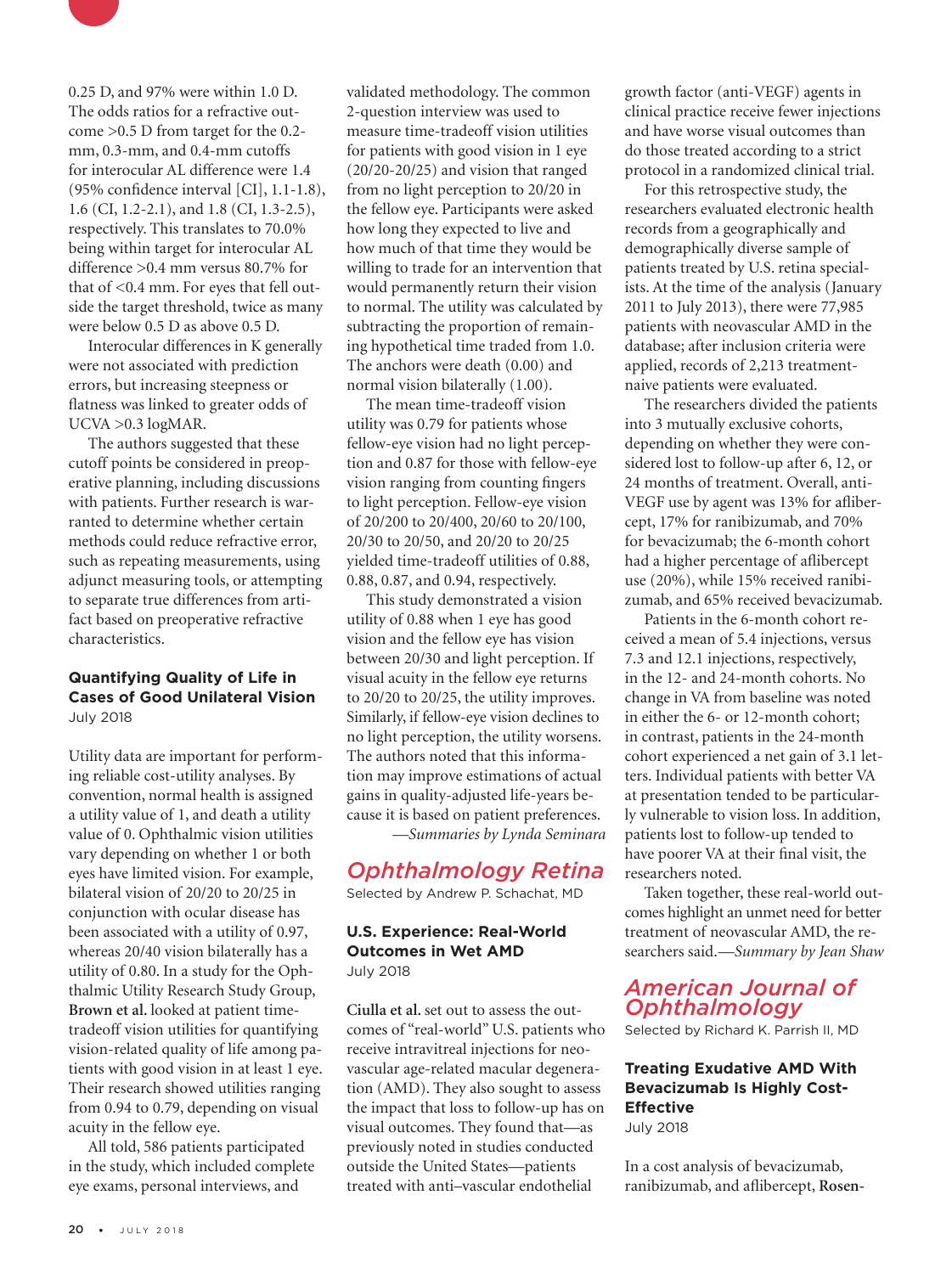**feld et al.** estimated the relative savings associated with bevacizumab in the treatment of exudative age-related macular degeneration (AMD) in the United States. The authors projected that the substitution of bevacizumab for the other treatments could yield savings of 80% for Medicare and 20% for patients.

The main outcome measure in this retrospective review was Medicare spending on bevacizumab, ranibizumab, and aflibercept from 2008 through 2015. Spending was tracked using the CPT code for intravitreal injections (67028) and treatment-specific J codes (J0178, J2778, J9035, J3490, J3590) for anti–vascular endothelial growth factor (anti-VEGF) agents. Associated claims were identified from Medicare Provider Utilization and Payment Data files from the Centers for Medicare & Medicaid Services among fee-for-service Medicare beneficiaries and from the 100% fee-for-service Part B Medicare Claims File. Bevacizumab claims unrelated to ophthalmology were excluded.

The average cost of a dose of bevacizumab ranged from \$60.86 in 2008 to \$73.03 in 2015. The average cost of a dose of ranibizumab exceeded \$2,000 in all years of the study, as did that of aflibercept once it became available. From 2008 to 2015, bevacizumab use resulted in overall savings of approximately \$17.3 billion: \$13.8 billion for Medicare and \$3.5 billion for patients. The savings for Medicare represent an underestimation because roughly 30% of Medicare-eligible people are enrolled in Medicare Advantage plans, which were not included in the study. Even more savings would have been realized by including eye disorders other than AMD that are treated with anti-VEGF agents, such as diabetic macular edema and retinal vein occlusion.

Off-label bevacizumab use is expanding because of its low cost, widespread availability, and effectiveness for exudative and neovascular ocular conditions. Concern has arisen in the United States and elsewhere regarding improper compounding of bevacizumab. In light of the drug's substantial cost savings and dominant position as the treatment of choice for exudative AMD, emphasis should be placed on ensuring a safe and readily available supply.

#### **Parents of Preterm Infants Have Limited Knowledge of ROP** July 2018

Lack of parental knowledge about retinopathy of prematurity (ROP) may lead to delays in screening and treatment of infants. **Eneriz-Wiemer et al.** assessed parents' knowledge and education relating to ROP and found that many parents had not been aware of the condition, particularly those with limited English proficiency and low health literacy.

The authors' cross-sectional study included English- or Spanish-speaking parents of very low-birth-weight infants (<1,500 g). The infants were treated at 1 of 4 high-acuity neonatal intensive care units from September 2013 to April 2015. Parents were asked if they knew about ROP and, if so, how they had learned about the disease. They also were asked about their experiences in obtaining outpatient ROP follow-up care for their infants. Multivariate analysis was used to determine whether parents' knowledge of ROP correlated with factors such as English proficiency, health literacy, education modality (verbal, written, online, video), and the occurrence (or not) of a hospital transfer before discharge.

Of the 194 parents who consented to participate, 131 (68%) completed the survey. Overall, 18% had limited English proficiency as well as low health literacy; 26% had limited English proficiency only; and 37% had low health literacy only. Among respondents, 17% did not know that ROP is an eye disease, and 38% did not know that major risk factors are prematurity and very low birth weight. Sixty-two percent received verbal information about ROP, and 56% received written information. Few parents used online resources (12%) or videos (3%). Half of the parents reported that they received information about their infant's retinopathy status at discharge. Limited English proficiency (vs. proficiency) and low health literacy (vs. higher literacy) correlated with less knowledge of ROP.

No particular modality of education was associated with greater knowledge of ROP.

This study demonstrates that many parents lack knowledge of ROP and thus are unaware of the risks and consequences of this disease. Popular passive learning tools such as verbal or written information may not be effective for people with language or health literacy barriers; however, active learning techniques that employ visual imagery, video, or interactive web-based applications may be suitable. Future research should include active learning methods and address best practices for teaching parents about ROP.

*—Summaries by Lynda Seminara*

## *JAMA Ophthalmology*

Selected and reviewed by Neil M. Bressler, MD, and Deputy Editors

# **Type of Health Insurance and Access to Eye Care**

June 2018

**Lee et al.** compared eye appointment rates and waiting periods for Medicaid members versus individuals with private insurance. They found that those with Medicaid had more difficulty getting appointments, although the time between the request for an appointment and the appointment date was similar.

In this prospective study, trained researchers called the offices of randomly selected eye care providers in 2 states to request the first-available appointment for 2 types of patients: an adult needing a diabetic eye exam and a child requiring a routine exam after a screening had indicated declining vision. The study included 330 eye care professionals in Maryland (53%) and Michigan (47%), stratified by neighborhood (urban vs. rural) and profession (ophthalmologist vs. optometrist). Each practice was called twice, once for a patient with Medicaid and once for a patient with Blue Cross Blue Shield (BCBS). Main outcome measures were the rates of successfully made appointments and the mean waiting periods from phone calls to appointments.

Overall, 603 calls were made to eye care providers (303 ophthalmologists,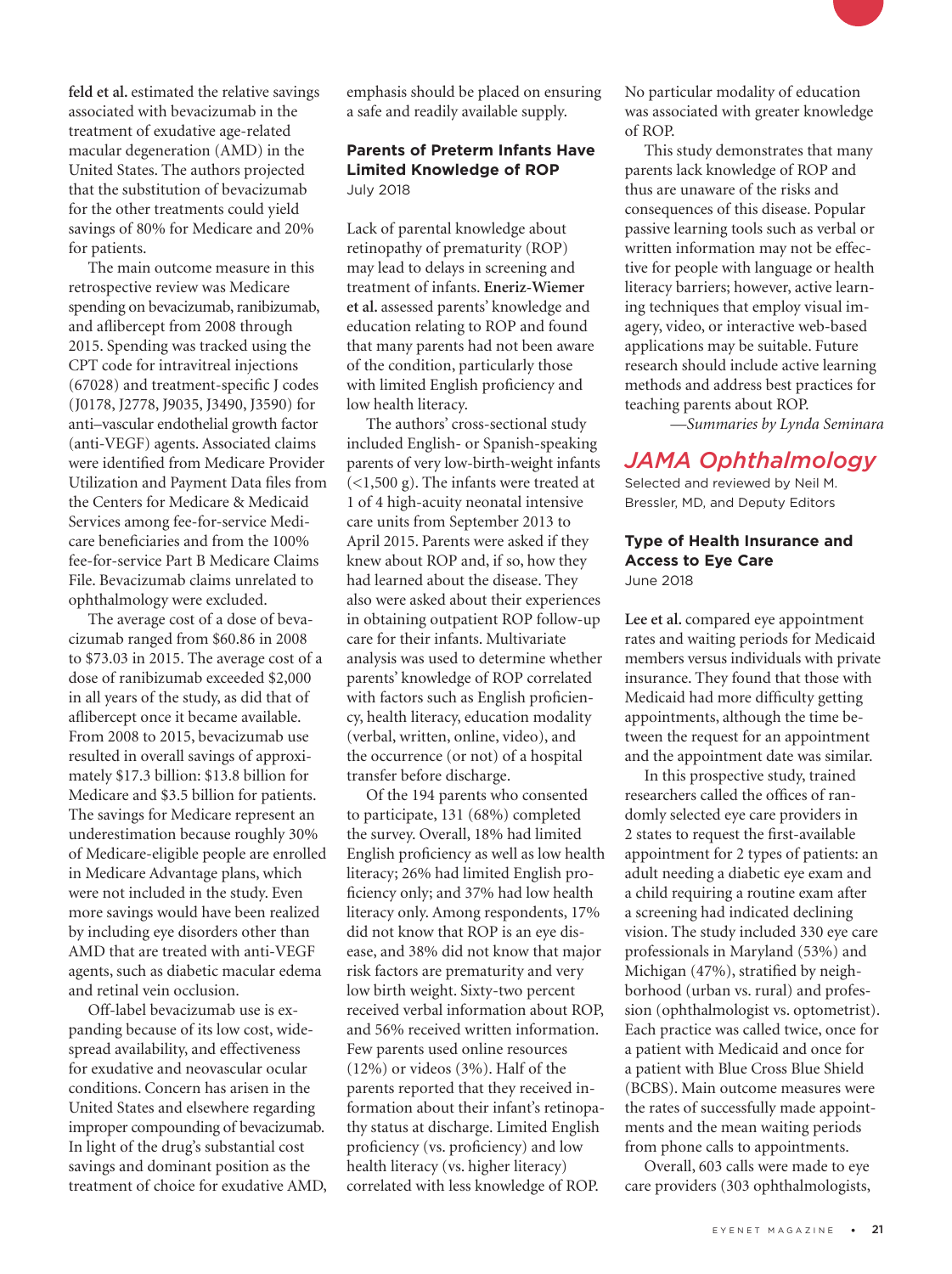

300 optometrists; 69% male) from Jan. 1, 2017, to July 1, 2017. Appointment booking rates for adults were 61.5% among Medicaid members and 79.3% among those with BCBS ( $p < .001$ ). For children, the respective rates were 45.4% and 62.5% (p < .001). No significant differences in waiting periods were identified between adults and children or between insurance groups.

The primary reason that patients with Medicaid could not obtain appointments was that their insurance plan was not accepted by the practice. Adults with Medicaid were significantly less likely than their BCBS counterparts to secure an appointment (odds ratio [OR], 0.41; p < .001); the odds were better if they resided in Michigan rather than in Maryland (OR, 2.40; p < .001) or sought appointments with optometrists rather than ophthalmologists (OR, 1.91; p < .001). Similarly, children with Medicaid had lower odds of obtaining appointments (OR, 0.41; p < .001), and the odds were better for residents of Michigan than of Maryland (OR, 1.68;  $p = .03$ ) and for care by optometrists versus ophthalmologists  $(OR, 8.00; p < .001).$ 

Difficulty obtaining appointments may help to explain lower usage rates for recommended eye care services among Medicaid members. Understanding the apparent insurancerelated disparity may help guide policy makers in programs to improve eye health, the authors said.

## **Unverifiable Publications on Ophthalmology Residency Applications**

June 2018

**Tamez et al.** looked at rates of unverifiable publications among applicants offered an interview for ophthalmology residencies. They found that among candidates who listed published works, just over 9% had at least 1 unverifiable citation. As a result, they recommended that ophthalmology residencies require applicants to supply reference identification numbers or copies of publications.

For this retrospective review, the authors evaluated 322 ophthalmology residency applications (San Francisco

Match) submitted to Vanderbilt University School of Medicine during a 6-year period. Various search engines were used to verify publications listed by the applicants, including PubMed, Google, Google Scholar, and journal websites. Publications were deemed unverifiable if no record was found by any search attempt or if substantial discrepancies were detected, such as errors in authorship, incorrect journal names, or meaningful differences in the publication title or length (e.g., abstract vs. full length). Entries with small errors such as incorrect page numbers were not considered unverifiable.

Of 322 applications, 239 listed at least 1 published work. Of these, 22 (9.2%) cited an unverifiable publication. Two applicants had 2 unverifiable publications. Two of the 22 applicants with unverifiable publications (9.1%) had completed medical school outside the United States.

Specific problems included no verifiable location of a publication (54%), incorrect type of publication (20.8%), incorrect author position (16.7%), applicant not listed as an author (4.2%), and substantial differences in the title (4.2%). One entry contained both an incorrect author position and journal.

In light of these findings, the authors are changing their review process for applicants to Vanderbilt's ophthalmology residency program. Candidates may be asked to bring copies of published works to interviews or to list DOI (digital object identifier) and PubMed identification numbers in a brief supplemental application. The authors also noted that, given the persistence of this problem, making appropriate modifications to the San Francisco Match application may help to ensure recruitment of highly ethical individuals. *(See related commentary by Neil R. Miller, MD, in the same issue. Also see a response from San Francisco Match on page 10 of this issue of* EyeNet*.)*

#### **Lampalizumab Ineffective for Geographic Atrophy**  June 2018

A phase 2 trial of lampalizumab for geographic atrophy (GA) secondary to age-related macular degeneration (AMD) suggested that this investigational compound might reduce the rate of GA enlargement. This result led to a pair of phase 3 trials, in which **Holz et al.** compared outcomes for intravitreal lampalizumab and a sham procedure. In the phase 3 trials, however, lampalizumab did not appear to slow lesion progression, nor was there a link between faster GA progression and presence of the complement factor I (CFI) biomarker.

The phase 3 trials, known as Chroma and Spectri, were double-masked, randomized, sham-controlled studies of identical design. Enrollees were at least 50 years old and had bilateral GA without previous or active choroidal neovascularization in either eye. Altogether, 275 sites participated, representing 23 countries. At baseline, GA lesions measured 2.54 mm<sup>2</sup> to 17.78 mm2 and displayed banded or diffuse fundus autofluorescence patterns.

Participants were randomized (2:1:2:1) to receive 1 of the following regimens: 10-mg intravitreal injection of lampalizumab every 4 weeks, sham procedure every 4 weeks, 10-mg injection of lampalizumab every 6 weeks, or sham procedure every 6 weeks. Efficacy was assessed by calculating mean changes in GA lesion area from baseline to week 48, determined from centrally read fundus autofluorescence images and by the presence or absence of the CFI biomarker. The Chroma study included 906 patients (553 women; mean age, 78.1 years), and Spectri included 975 patients (578 women; mean age, 77.9 years). Overall, 1,732 (92%) of the combined study population completed treatment through week 48.

Adjusted mean increases in GA lesion area ranged from 1.93 mm<sup>2</sup> to 2.09 mm<sup>2</sup> across study groups. Differences in adjusted mean change in GA area (lampalizumab minus sham) for lampalizumab at 4-week intervals were  $-0.02$  mm<sup>2</sup> ( $p = .80$ ) in Chroma and 0.16 mm<sup>2</sup> ( $p = .048$ ) in Spectri. The corresponding differences in lesion area for lampalizumab at 6-week intervals were 0.05 mm<sup>2</sup> and 0.09 mm<sup>2</sup>. No benefit of lampalizumab was observed among prespecified subgroups, in